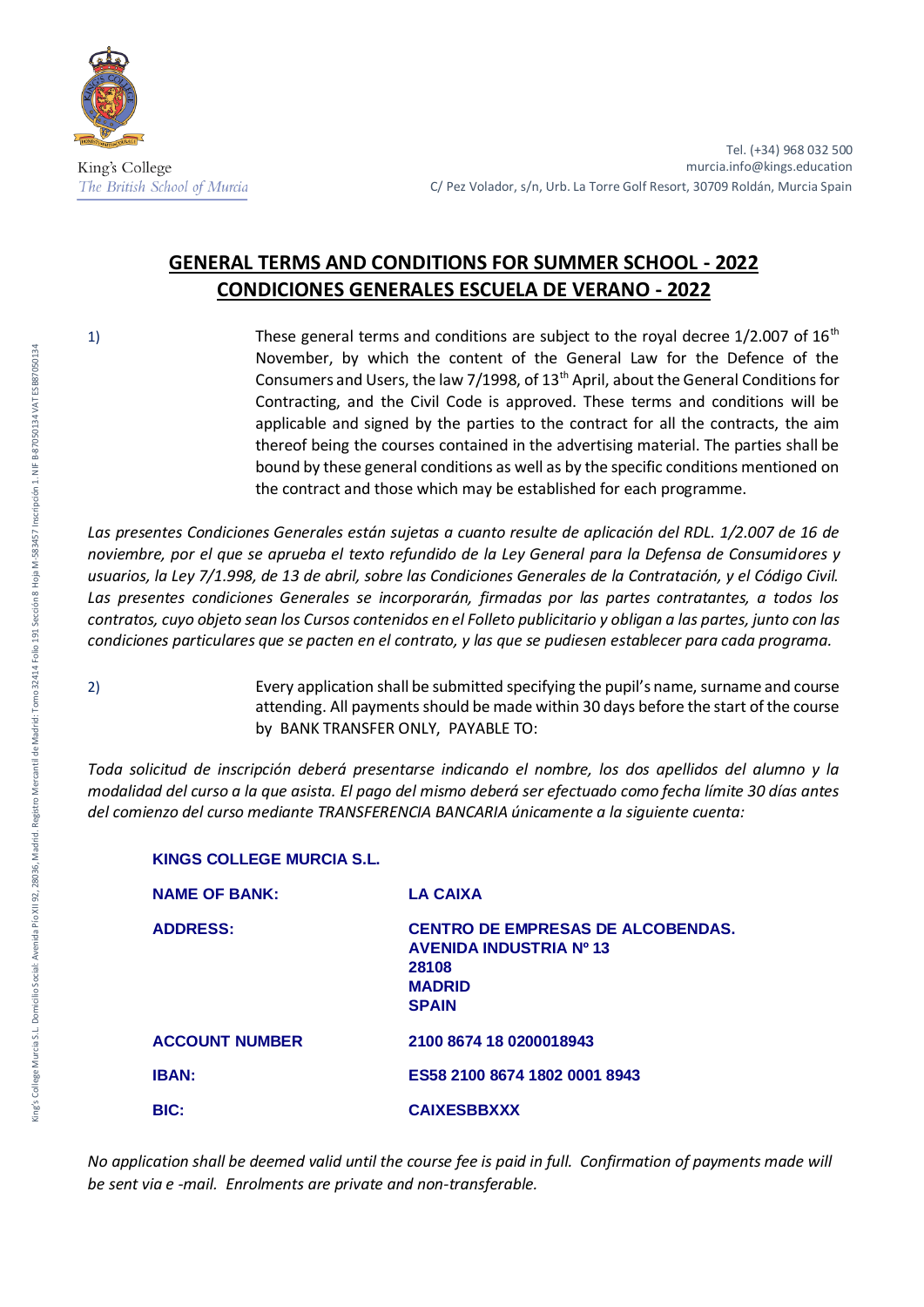

## *No se considerará ninguna solicitud hasta que no se pague el curso en su totalidad. Se enviará por e-mail confirmación de los pagos efectuados. Las inscripciones son personales e intransferibles.*

3) In the event that the pupil decides to cancel the course, he/she may notify this fact by *e- mail* within 15 days before the start date of the course. In this case, the pupil shall be entitled to a refund of the paid amounts minus *20%* of the amount paid as a deposit for administration expenses. If the course is cancelled within 15 days of the start date of the course, the pupil may lose *100%* of the course fee. The non appearance of the pupil in the school when agreed, except due to Force Majeure, shall imply the total loss of the course fee paid. In the event that the pupil pulls out of the course of his/her own free will (or his/her parents/guardians') once the course has started, no refund shall be offered.

*En el caso de que el alumno decida cancelar el curso contratado, deberá notificarlo por e-mail, al menos quince días de antelación al inicio del mismo, En tal caso el alumno tendrá derecho a la devolución de las cantidades abonadas, descontando el 20% de la cantidad abonada en concepto de gastos de gestión. Si la cancelación se produce dentro de los quince días antes del comienzo del curso, el alumno perderá el 100% del importe abonado. La no presentación del alumno, salvo fuerza mayor, en la fecha prevista donde se desarrolle el curso contratado, dará lugar a la pérdida total del importe abonado. En el supuesto de que el alumno abandone el curso, por voluntad propia, de sus padres o tutores, una vez iniciado el mismo, no tendrá derecho a reembolso alguno.* 

4) In the case that, before the start of the programme, basic elements of the contract are significantly changed, including the price, they shall notify these changes to the consumer with immediate effect. The consumer may terminate the contract, without any penalty fees incurred or otherwise he/she will be offered the possibility of accepting a new date for the course. . Prices shall not be modified within twenty days before the start of the course under any circumstances for enrolments previously made.

*En el supuesto de que, antes del inicio del programa, se vea obligada a modificar de manera significativa, algún elemento esencial del contrato, incluido el precio, deberá ponerlo inmediatamente en conocimiento del consumidor. Éste podrá optar por resolver el contrato, sin que le sea realizado cargo alguno, o bien se le ofrecerá la posibilidad de aceptar una nueva fecha de celebración del curso. En ningún caso se revisará el precio del curso, en los veinte días anteriores a la fecha del inicio del mismo, respecto de las inscripciones en firme realizadas con anterioridad.* 

- 
- 5) The course may be cancelled in the event that the expected number of pupils is not obtained. In this case, the customer shall be notified by **e mail** at least 15 days before the start date of the course to be cancelled. It may, then, either offer a place in another similar course or refund the amounts paid for such a course.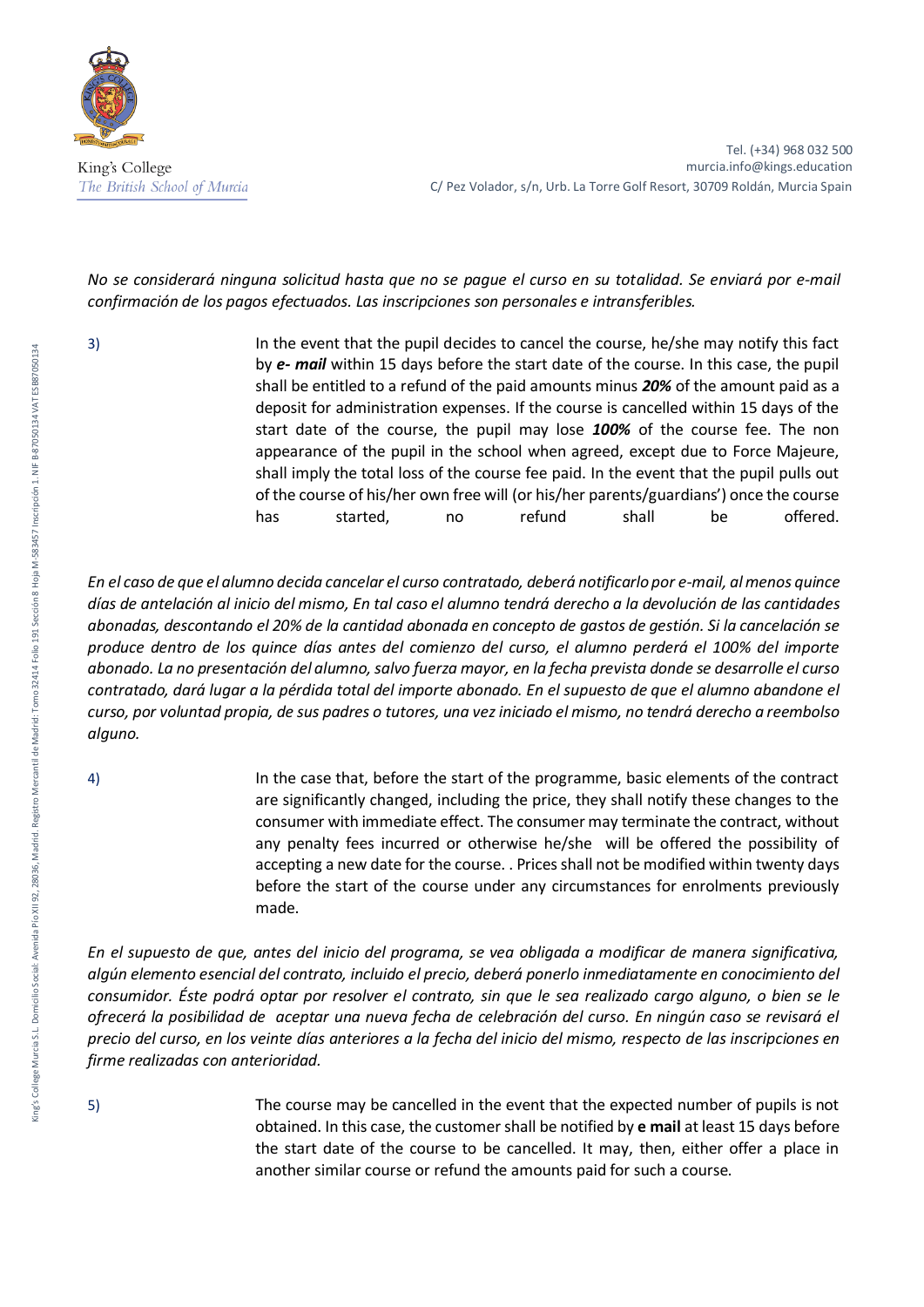

*Se podrá cancelar el curso contratado, caso de no alcanzarse el mínimo de alumnos previsto para el mismo. En tal caso se notificará al cliente por e-mail, con un mínimo de quince días de antelación al inicio del curso suspendido, pudiendo ofertar plaza en otro de similares características que figure en el folleto de promoción, o con la posibilidad de devolución al alumno de las cantidades abonadas.* 

6) The pupil agrees to respect and comply with the rules of discipline and behaviour of the course, both inside the premises where the course is taking place and outside. Specifically this compliance refers to timetables, class attendance, lunches, coexistence and behaviour rules with teachers and classmates, ban on smoking alcohol and drugs. If the pupil fails to comply with these rules, he/she may be immediately expelled from the course and no refund shall be offered.

*El alumno se compromete a respetar y cumplir las normas de disciplina y comportamiento del curso, tanto durante su permanencia en las instalaciones donde se reciban las clases, como fuera de las mismas. En particular, en lo referente a horarios, obligación de asistencia a clase, comidas, normas de convivencia y conducta con profesores, compañeros y familia de residencia, prohibiciones de consumo de tabaco, alcohol y drogas. El incumplimiento de las mismas por parte del alumno, dará lugar a su expulsión del curso.* 

7) In the case that a minor needs medical treatment, and/or needs urgently to be taken to hospital, without having been able to contact his/her parents or guardians, we will hereby be authorised to take the relevant measures that we may consider appropriate for the well-being of the pupil.

*En el caso de que el alumno menor de edad se encuentre en situación de necesitar tratamiento médico, y/o ser internado, sin que haya sido posible localizar a sus padres o tutores, quedamos autorizados para tomar las medidas que considere más oportunas para la salud del alumno.* 

8) In compliance with the General Data Protection Regulation (EU) 2016/679 of April 27, 2016 (GDPR) and the Organic Law 3/2018, of December 5, on the Protection of Personal Data and Guarantee of Digital Rights (LOPDGDD), we hereby inform you that King's College Murcia is the data controller. The data collected through our Summer Camp form will be processed with the purpose to manage the enrolment in the course and to provide the services accordingly. Our legitimation is our legitimate interest, the compliance with a contract and with a legal obligation. The data will be kept for the time necessary to comply with such purposes and with the legal obligations that may arise. After such period, your data will be conveniently removed from our system under the corresponding security measures.

Under your express consent provided in our Summer School application form, we will use the images or video recording for the purpose of keeping a memory of your participation in the course and for the purpose of promoting our activities.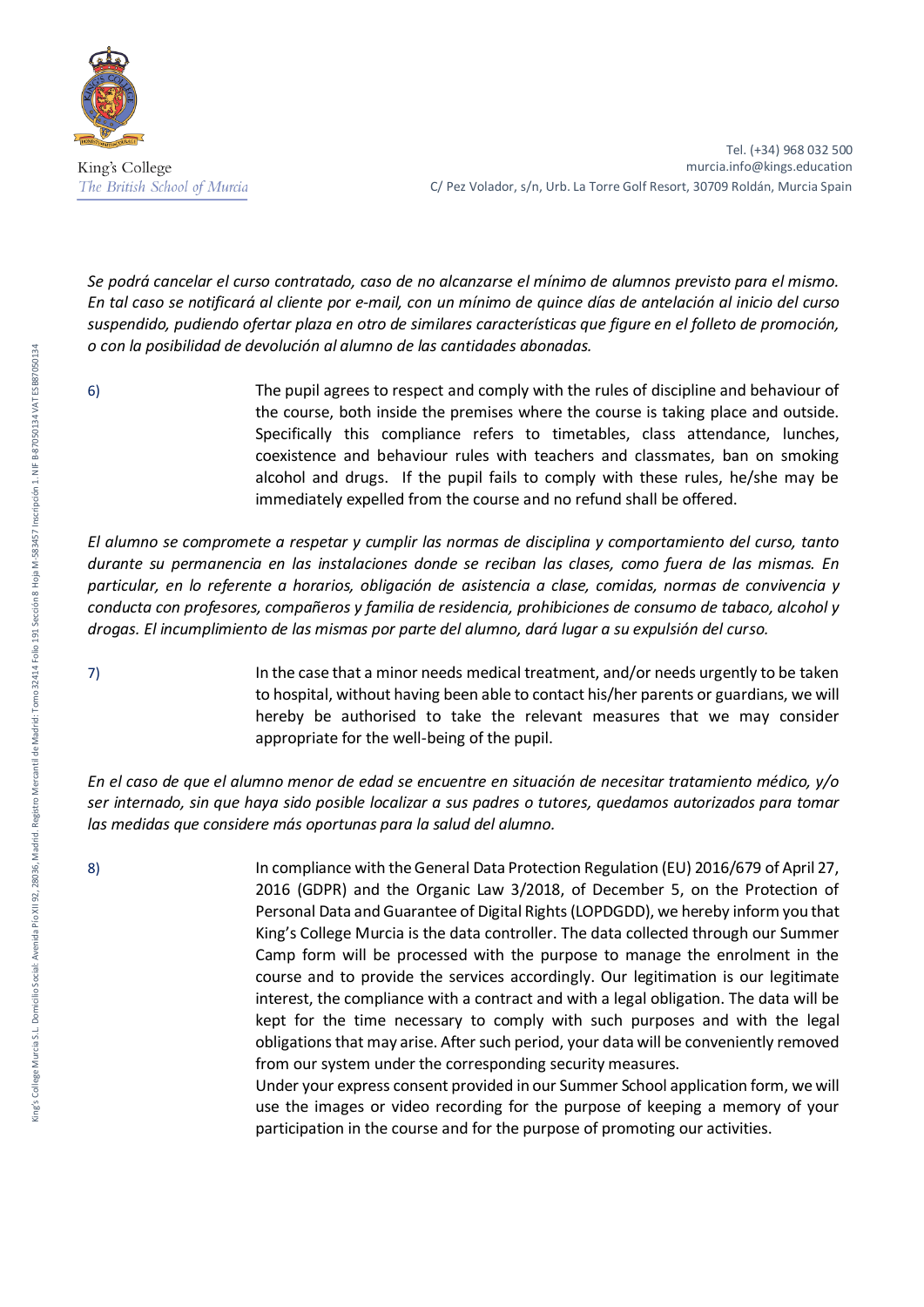

Tel. (+34) 968 032 500 murcia.info@kings.education C/ Pez Volador, s/n, Urb. La Torre Golf Resort, 30709 Roldán, Murcia Spain

You can withdraw your consent at any time as well as to request the exercise of your rights to access, rectification, erasure or to get information about other rights or questions by sending us an email t[o dpo@kingsgroup.org.](mailto:dpo@kingsgroup.org)

*En cumplimiento del Reglamento General de Protección de Datos (UE) 2016/679 de 27 de abril de 2016 (RGPD) y la Ley Orgánica 3/2018, de 5 de diciembre, de Protección de Datos Personales y Garantía de los Derechos Digitales (LOPDGDD), le informamos que King's College Murcia es el responsable del tratamiento. Los datos recabados a través de nuestro formulario de Campamento de Verano serán tratados con la finalidad de gestionar la inscripción al curso y prestar los servicios correspondientes. Nuestra legitimación es nuestro interés legítimo, el cumplimiento de un contrato y de una obligación legal. Los datos se conservarán durante el tiempo necesario para cumplir con dichas finalidades y con las obligaciones legales que pudieran derivarse. Transcurrido dicho plazo, sus datos serán convenientemente eliminados de nuestro sistema bajo las medidas de seguridad correspondientes.* 

*Bajo tu consentimiento expreso proporcionado en nuestro formulario de solicitud de la Escuela de Verano, utilizaremos las imágenes o la grabación de vídeo con el fin de guardar un recuerdo de tu participación en el curso y con el fin de promocionar nuestras actividades.*

*Puedes retirar tu consentimiento en cualquier momento así como solicitar el ejercicio de tus derechos de acceso, rectificación, supresión u obtener información sobre otros derechos o cuestiones enviándonos un correo electrónico a [dpo@kingsgroup.org.](mailto:dpo@kingsgroup.org)*

9) Force Majeure: In the event that due to circumstances beyond the control of the King's College Murcia, including any urgent government instruction, or cause of force majeure (natural disaster, war, health emergency including the pandemic and any outbreak of a pandemic) arising after the signing of the agreement, If it becomes necessary to establish additional hygiene, mobility restriction, health, sanitary or safety measures that may force the suspension of the activity, King's College Murcia will provide the option to transfer your registration to summer 2023 or offer a full refund of the camp fees in these circumstances.

*Fuerza Mayor: En el caso de que por circunstancias ajenas al Colegio del Rey Murcia, incluida cualquier instrucción gubernamental urgente, o causa de fuerza mayor (catástrofe natural, guerra, emergencia sanitaria incluida la pandemia y cualquier brote de pandemia) que surjan tras la firma del convenio, si fuera necesario establecer medidas adicionales de higiene, restricción de movilidad, sanidad, sanidad o seguridad que puedan obligar a la suspensión de la actividad, King's College Murcia le dará la opción de trasladar su matrícula al verano de 2023 u ofrecer un reembolso completo de las tarifas del campamento en estas circunstancias.*